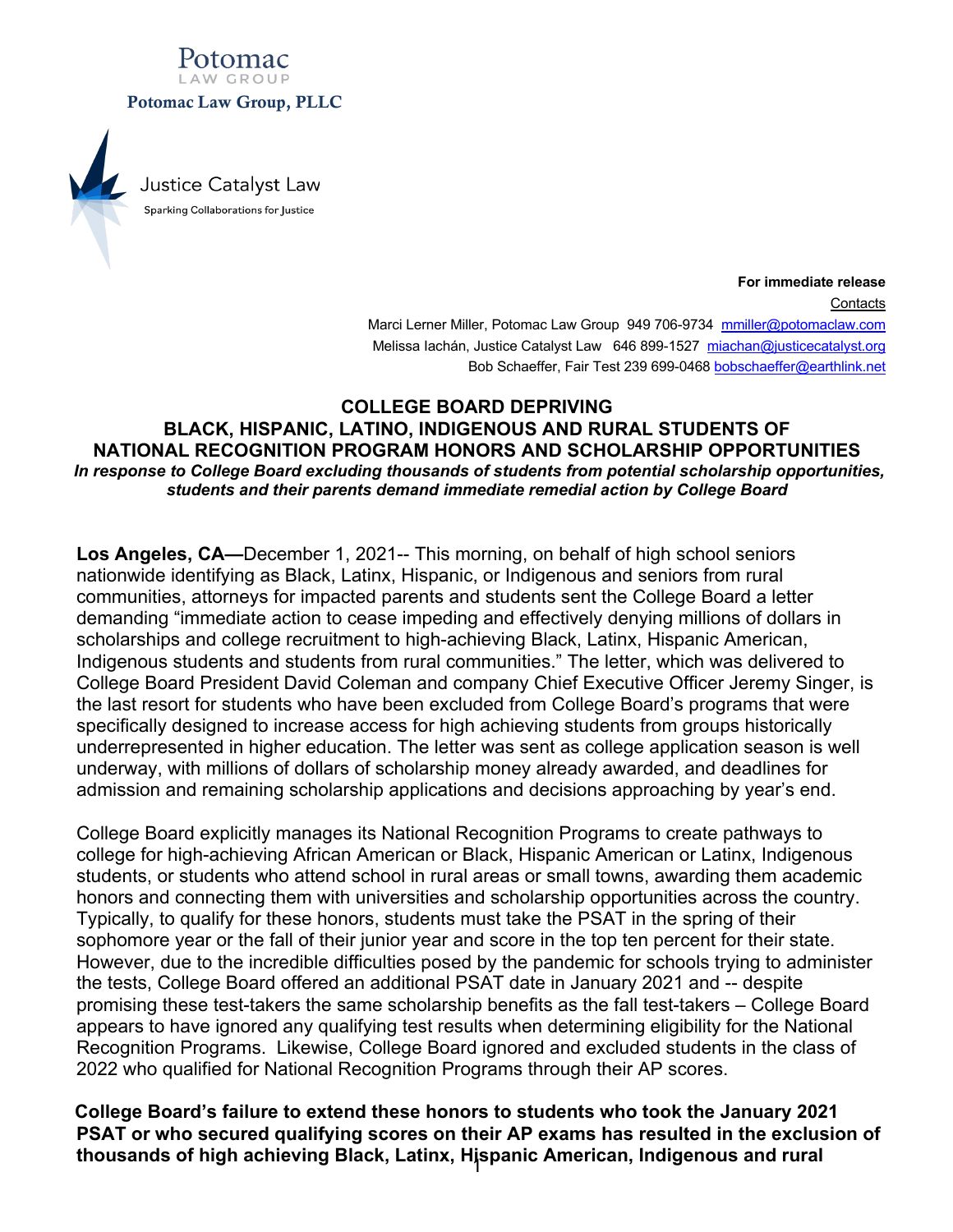## **students nationwide from scholarship and higher education opportunities specifically designed for their benefit**.

"The College Board's inexplicable decision to exclude high-achieving Black and Brown students in their National Recognition Programs threatens to close the door on higher education to thousands of seniors nationwide. At a time where the cards are already stacked against these kids having to finish their high school educations in ever-shifting pandemic learning environments, to fail to recognize and honor their achievements and to deprive them of access to millions of dollars of scholarship opportunities is inexcusable. The College Board must take immediate action to redress this harm. Time is of the essence, with these seniors' college dreams literally hanging in the balance," said **Melissa Iachán, Counsel at Justice Catalyst Law.**

As an example of the harm these students are experiencing, the demand letter points out that the National Hispanic Scholars Program—a "National Recognition Programs" partner of the College Board—has already finished distributing \$30 million of annual scholarship to members of the class of 2022, despite only having been provided with a partial list of eligible recipients. The high achieving students the College Board excluded from the list likely had no idea that they should have had access to these scholarship and higher education opportunities, as College Board also failed to tell the students themselves that their high AP Scores and/or high January 2021 PSAT score entitled them to benefit from the scholarship opportunities and enhanced college recruiting enjoyed by students who qualify for the National Recognition Programs.

## **Anne Holmdahl, Common Sense College Counseling, in Redmond/Sammamish,**

**Washington**, said, "I work with underserved students, and students I have counseled are currently receiving full tuition scholarships at Northeastern University, USC, and many other colleges because of their inclusion in the National Recognition Programs. This year, none of my students who took the January 2021 PSAT and received qualifying scores were contacted by College Board. Neither were the students who qualified for recognition through their AP scores. Without scholarship funds, many of my students will be unable to attend college."

Similarly, colleges, universities, and scholarship providers have not had access to information regarding thousands of exceptional students who they might otherwise recruit and offer opportunities to enroll in higher education programs.

"In a year when college enrollment in California has dropped for the second year in a row, with the steepest declines in underserved populations up to 15%, it is even more urgent that colleges are able to connect with these students and make them aware of scholarship opportunities through outreach programs like those College Board promotes through its National Recognition Programs. The most disappointing aspect of this situation is that the students these programs are intended to serve are those who are historically less likely to find these opportunities and are often unable to pursue higher education without them." **Marci Lerner Miller, Partner at Potomac Law Group, PLLC.**

**Bob Schaeffer, Executive Director of the National Center for Fair & Open Testing (FairTest),**  which supports the demands in the letter, added, "College Board's failure to properly identify all students eligible for its National Recognition Programs has also deprived colleges and scholarship organizations of the ability to identify and reach out to these highly qualified students, such as by targeted invitations to apply for programs that facilitate college visits."

In the demand letter, a copy of which is attached to this release, impacted parents and students plead with the College Board to take immediate action to mitigate the ongoing harm to the many